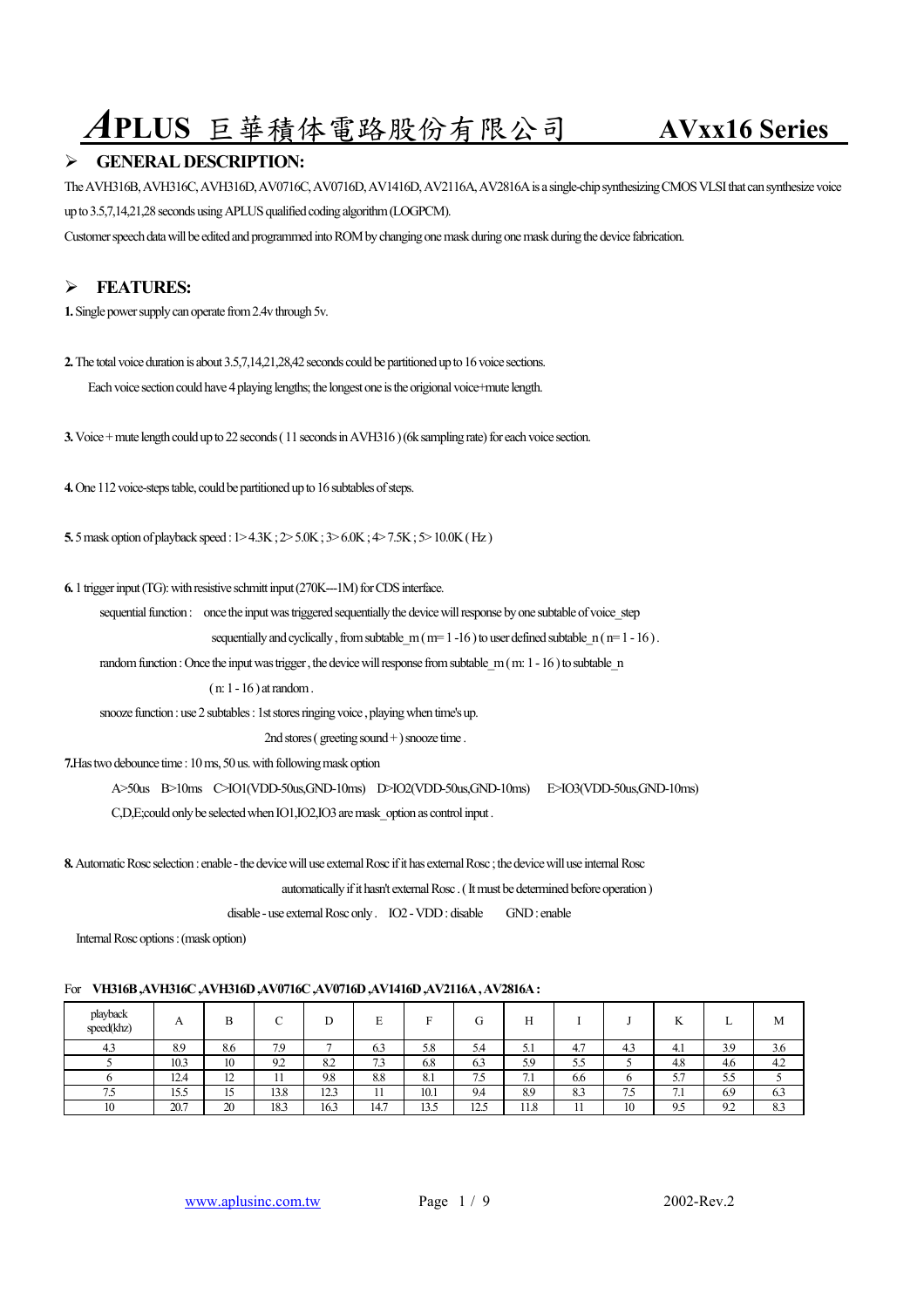# *A***PLUS** 巨華積体電路股份有限公司 **AVxx16 Serie**

**9.** Playing mode :EDGEL/LEVEL , HOLD/UNHOLD , RETRIGGER/IRRETRIGGER with following mask options :

| <b>EDGE/LEVEL</b>         | HOLD/UNHOLD                                                                         | RETRIGGERING/IRRETRIGGER              |
|---------------------------|-------------------------------------------------------------------------------------|---------------------------------------|
| A>EDGE                    | A>HOLD                                                                              | A>IRRETRIGGER                         |
| <b>B</b> >LEVEL           | <b>B</b> >UNHOLD                                                                    | B>RETRIGGER                           |
| C>IO1(VDD-edge.GND-level) | C>IO1(VDD-hold,GND-unhold)                                                          | C>IO1(VDD-irretrigger, GND-retrigger) |
| D>IO2(VDD-edge.GND-level) | D>IO2(VDD-hold,GND-unhold)                                                          | D>IO2(VDD-irretrigger, GND-retrigger) |
| E>IO3(VDD-edge.GND-level) | E>IO3(VDD-hold,GND-unhold)                                                          | E>IO3(VDD-irretrigger,GND-retrigger)  |
|                           | C, D, E could only be selected when IO1, IO2, IO3 are mask option as control input. |                                       |

### **10.** 3 I/O PINS WITH FOLLOWING OPTIONS:

| $*$ [O1                | $*$ IO <sub>2</sub>                                                                | $*$ IO3                 |  |  |  |
|------------------------|------------------------------------------------------------------------------------|-------------------------|--|--|--|
| A>COUT B>STOPH C>STOPL | A>PWM1 B>STOPH C>STOPL                                                             | A>PWM2 B>STOPH C>STOPL  |  |  |  |
| D>BUSYH E>BUSYL E>6HZ  | D>BUSYH E>BUSYL E>6HZ                                                              | D>BUSYH E>BUSYL E>6HZ   |  |  |  |
|                        | GƏDYNA1/4 HƏDYN2/4 I>DYN3/4 GƏDYNA1/4 HƏDYN2/4 I>DYN3/4 GƏDYNA1/4HƏDYN2/4 I>DYN3/4 |                         |  |  |  |
| DUSED AS CONTROL INPUT | J>USED AS CONTROL INPUT                                                            | J>USED AS CONTROL INPUT |  |  |  |

- Item F: 0.75Hz or 1.5Hz or 3Hz or 6Hz(mask option)
- Item B~I : with one subtable enable status option for IO1, IO2, IO3.
- COUT : 3 current output levels, with 4 mask options (1.5mA;3mA;4.5mA;IO3<GND-3mA,VDD-4.5mA>).

PWM1, PWM2 : must be selected on the same time , direct driving buzzer or 8 or 32 or 64 ohm speaker.

STOPH, STOPL : 40 ms high/low output when device stop playing.(drive 1.8 mA,sink 10mA;3v).

BUSYH, BUSYL : high/low output during device playing (drive 1.8 mA,sink 10mA;3v).

6Hz/3Hz, DYNA1/4, 2/4, 3/4 : LED driving. (drive 1.8 mA, sink 10mA;3v)

Used as control input : internal pull GND (0.5uA,3V)

For all the IO options : the dynamic should choice same level.

If IO2 and IO3 are both at 6Hz(3Hz), they will flash alternatively.

When used as control input, they could be used to control following options by bonding or toggle switch.

EDGE/LEVEL, HOLD/UNHOLD, RETRIGGER/IRRETRIGGER, DEBOUNCE 10ms/50us

### ● 一般規格:

**AVH316B,AVH316C,AVH316D,AV0716C,AV0716D,AV1416D,AV2116A,AV2816A** 乃一單晶片CMOS VLSI語音合成器,它以LOGPCM編碼方式,合成長達3.5、7、14、21、28、42 秒之語音。藉由製造過程中更換 光罩,將客戶需要之語音資料編寫入ROM中。

- 特性:
- **1.** 單㆒工作電壓範圍為2.4 5 伏特。
- **2.** 語音總長度可達3.5、7、14、21、28、42秒,且可被分割成16語音段(section),每段長度可不 同。 每一語音段有四種不同播放時間的選擇,但是任何一種播放時間皆不可長於原段的 (語 音+靜音)時間。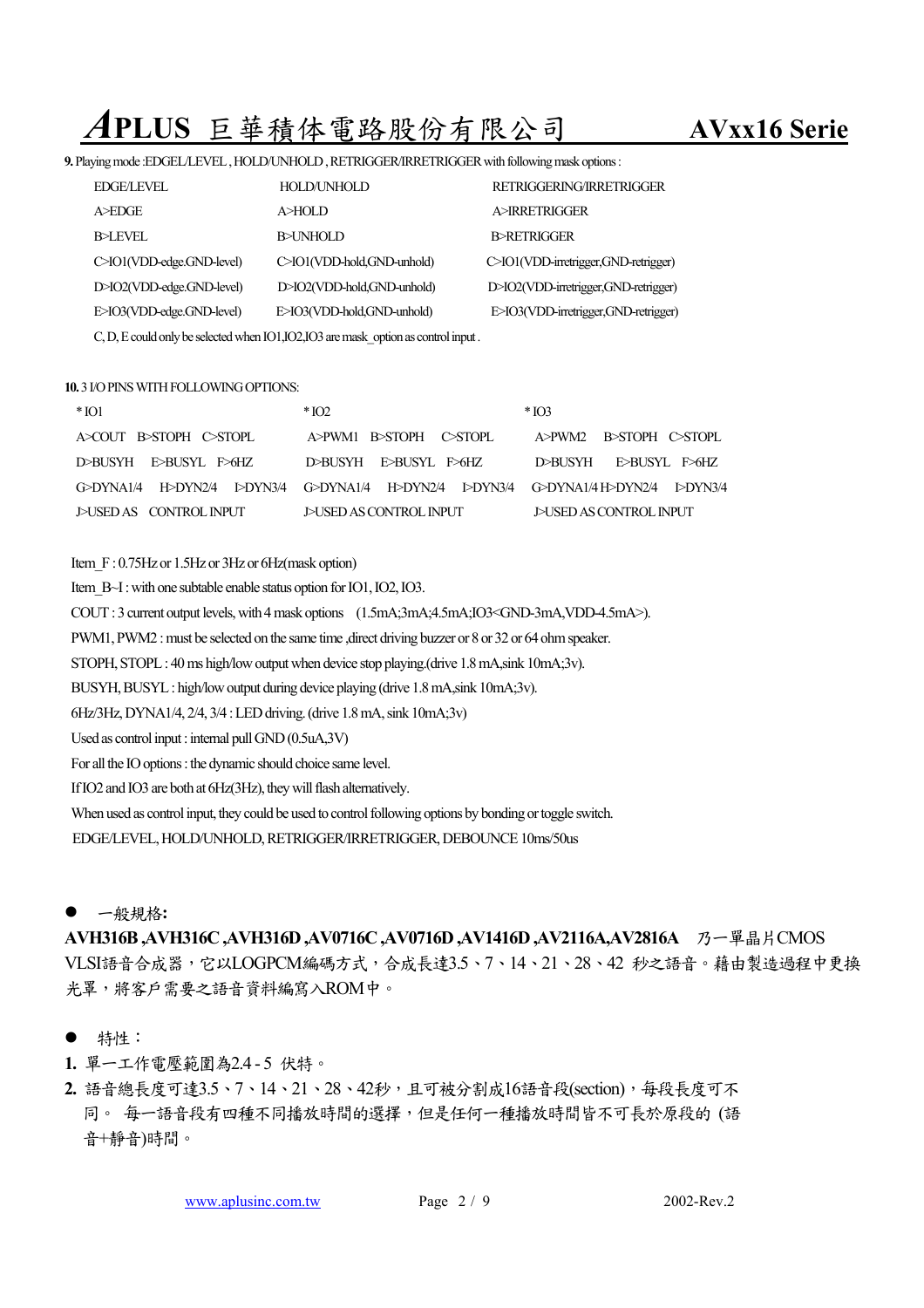*A***PLUS** 巨華積体電路股份有限公司 **AVxx16 Serie**

- 3. 其中每一語音段的長度 (語音+静音時間) 最多可達22秒( 11秒in AVH316)。 (在6kHz取樣頻 率下)
- **4.** 具有112個語音格(VOICE STEPS),可規劃成16語音組(subtable)。
- **5.** 5種播放速度::1>4.3k ; 2>5k ; 3>6k ; 4>7.5k ; 5>10k Hz
- **6.** 單鍵觸發(TG):內含電阻式史密特輸入(270K-1M)提供光敏電阻(CDS)使用。 順序觸發 (SEQUENTIAL):㆒經觸發將由語音組(subtable) 1 至設定之語音組 (subtable n ; n=1 - 16 )每次觸發播放㆒組按順序循環播放。

隨機觸發(RANDOM):㆒經觸發將由設定第m語音組 (m由光罩選擇)至第n語音組(n由 光罩選擇) 每次觸發播放㆒語音組, 按不規則播放。

貪睡功能 (SNOOZE):使用二個語音,語音組1 儲存時間到達時的鬧鈴聲音,語音組2 儲存聲音和貪睡時間

**7.** 防止誤動作(DEBOUNCE)時間:10ms-提供㆒般手動操作, 50us-提供跳動開關使用, 以㆘選擇。 A>50us , B>10ms , C>IO1(VDD-50us,GND-10ms) , D>IO2(VDD-50us,GND-10ms) ,  $E>IO3(VDD-50us,GND-10ms)$ .

選擇C,D,E 時,IO1,IO2,IO3須選擇為控制輸入

- **8.** 自動選擇振盪電阻(光罩選擇):
	- A). 致能 如果有接外部振盪電阻,則優先使用外部振盪電阻;如果沒有,則使用內部已選擇 之振盪電阻(振盪電阻的狀態須在觸發前決定)。
	- B). 非致能 只能使用外部振盪電阻。
	- C). IO2控制輸入:VDD 非致能;GND 致能。
	- D). 內部振盪電阻選擇 (光罩選擇):

### For **AVH316B ,AVH316C ,AVH316D ,AV0716C ,AV0716D ,AV1416D ,AV2116A ,AV2816A :**

| 人氣盪器 耳<br>電<br>選選<br>擇<br>阻<br>播<br>放<br> 器項盟<br>速<br>度 | A    | В   | С    | D    | Е    | F    | G    | Н    |     |          | K   | ⊥   | М   |
|---------------------------------------------------------|------|-----|------|------|------|------|------|------|-----|----------|-----|-----|-----|
| 4.3                                                     | 8.9  | 8.6 | 7.9  | ⇁    | 6.3  | 5.8  | 5.4  | 5.1  | 4.7 | 4.3      | 4.1 | 3.9 | 3.6 |
|                                                         | 10.3 | 10  | 9.2  | 8.2  | 7.3  | 6.8  | 6.3  | 5.9  | 5.5 | 5        | 4.8 | 4.6 | 4.2 |
|                                                         | 12.4 | 12  | 11   | 9.8  | 8.8  | 8.1  | 7.5  | 7.1  | 6.6 | $\sigma$ | 5.7 | 5.5 |     |
| 7.5                                                     | 15.5 | 15  | 13.8 | 12.3 | 11   | 10.1 | 9.4  | 8.9  | 8.3 | 7.5      | 7.1 | 6.9 | 6.3 |
| 10                                                      | 20.7 | 20  | 18.3 | 16.3 | 14.7 | 13.5 | 12.5 | 11.8 | . . | 10       | 9.5 | 9.2 | 8.3 |

**9.** 觸發模式的光罩選擇:

| 邊緣觸發<br>位準觸發               | 保持 / 非保持               | 後段蓋前段 / 無後段蓋         |  |  |
|----------------------------|------------------------|----------------------|--|--|
| (EDGE<br><b>LEVEL</b> )    | (HOLD/UNHOLD)          | 前段                   |  |  |
|                            |                        | (RETRIGGER/          |  |  |
|                            |                        | <b>IRRETRIGGER)</b>  |  |  |
| 邊緣觸發                       | 保持                     | 後段蓋前段                |  |  |
| 位準觸發                       | 非保持                    | 無後段蓋前段               |  |  |
| 101 (VDD-邊緣觸發 , GND-位準觸發)  | □ 101 (VDD-保持,GND-非保持) | □ I01(VDD-後段蓋前段,GND- |  |  |
| 102 (VDD-邊緣觸發 , GND-位準觸發)  | □ 102 (VDD-保持,GND-非保持) | 無後段蓋前段)              |  |  |
| □ 103 (VDD-邊緣觸發 ,GND-位準觸發) | □ 103 (VDD-保持,GND-非保持) | □ I02(VDD-後段蓋前段,GND- |  |  |
|                            |                        | 無後段蓋前段)              |  |  |
|                            |                        | □ 103(VDD-後段蓋前段,GND- |  |  |
|                            |                        | 無後段蓋前段)              |  |  |

※ 選擇C,D,E 時,IO1,IO2,IO3須選擇為控制輸入。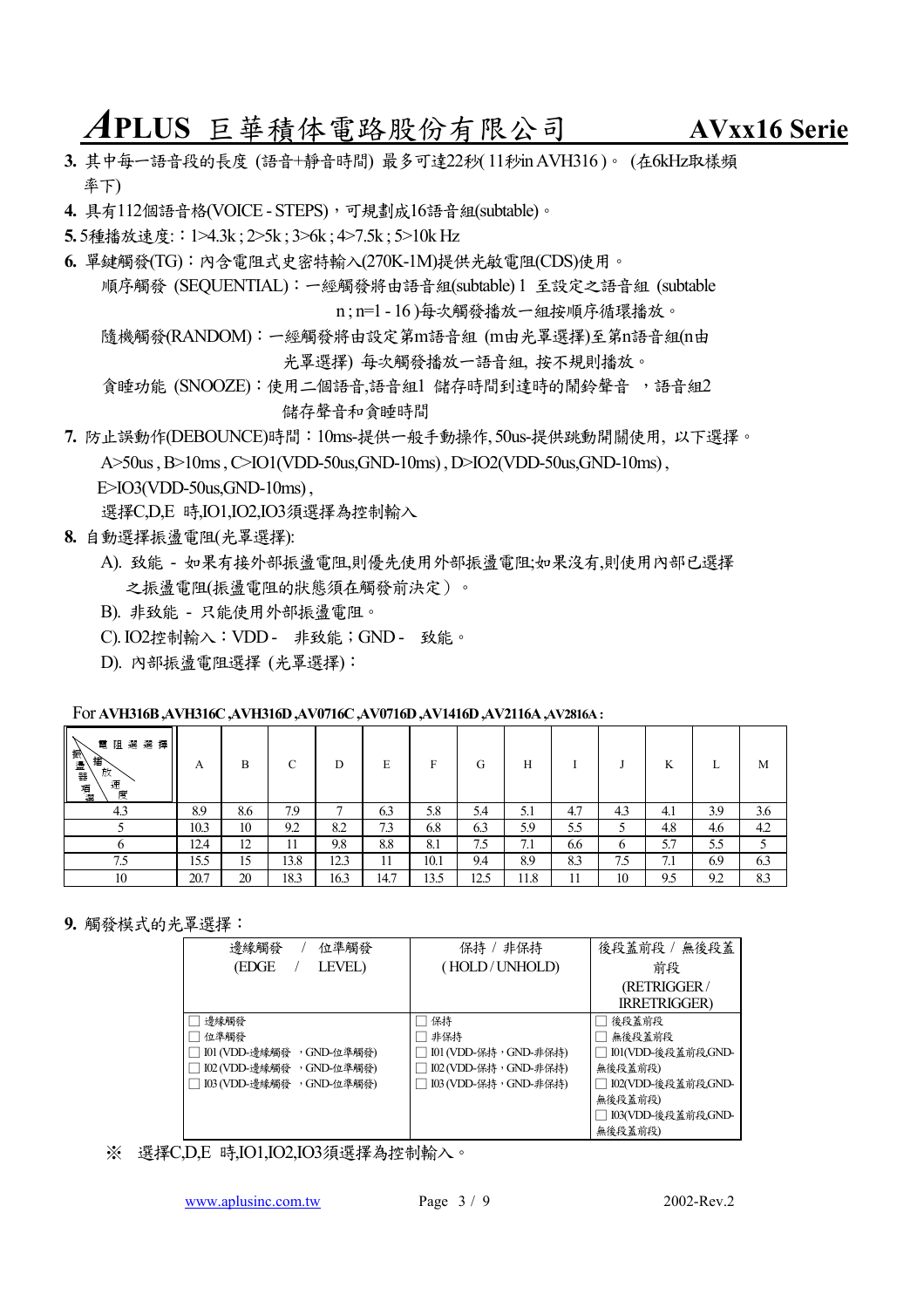

### z **BLOCK DIAGRAM:**

**10.**㆔個I/O PINS 有以㆘選擇:

A) COUT聲音輸出

B) 停止播放時送出高位準脈衝. C) 停止播放時送出低位準脈衝. D) 播放時送出高位準訊號. E) 播放時送出低位準訊號. F) LED 6HZ閃爍. G) LED動態 1/4位準訊號. H) LED動態 2/4位準訊號. I) LED動態 3/4位準訊號.

致能。 COUT: 3種電流輸出, 4種光罩選擇 (1.5mA, 3.0mA, 4.5mA, IO3<GND-3mA, VDD-4.5mA>) PWM1、PWM2須同時選擇,可驅動 buzzer 或 8、32、64 ohm speaker。 IO1、IO2及IO3為控制輸入時,有一內部到地路徑(0.5uA,3v)。 若IO1-IO3同時選擇 LED動態位準訊號,,須選擇同一位準。 如IO2和IO3選擇相同LED 6HZ(3HZ)之狀態輸出時它們將交互閃爍。 IO1、IO2及IO3為控制輸入時,可控制以下功能: EDGE/LEVEL, HOLD/UNHOLD, RETRIGGER/IRRETRIGGER, DEBOUNCE 10ms/50us

- 
- 或為LED 6Hz閃爍。
- 第 F 項: 可選擇為LED 0.75Hz閃爍或為LED 1.5Hz閃爍或為LED 3Hz閃爍





第  $B-I$  項:一組狀態致能選擇, 可由光罩選擇IO1, IO2及IO3對每一語音組(subtable)致能或非

### J) 控制輸入 J) 控制輸入 J) 控制輸入

A) .PWM2聲音輸出

B)停止播放時送出高位準脈衝. C) 停止播放時送出低位準脈衝. D) 播放時送出高位準訊號. E) 播放時送出低位準訊號. F) LED 6HZ閃爍. G) LED動態 1/4位準訊號. H) LED動態 2/4位準訊號. I) LED動態 3/4位準訊號.

□ IO1的選擇 □ IO2的選擇 □ IO3的選擇

B)停止播放時送出高位準脈衝. C) 停止播放時送出低位準脈衝. D) 播放時送出高位準訊號. E) 播放時送出低位準訊號. F) LED 6HZ閃爍. G) LED動態 1/4位準訊號. H) LED動態 2/4位準訊號. I) LED動態 3/4位準訊號.

A) PWM1聲音輸出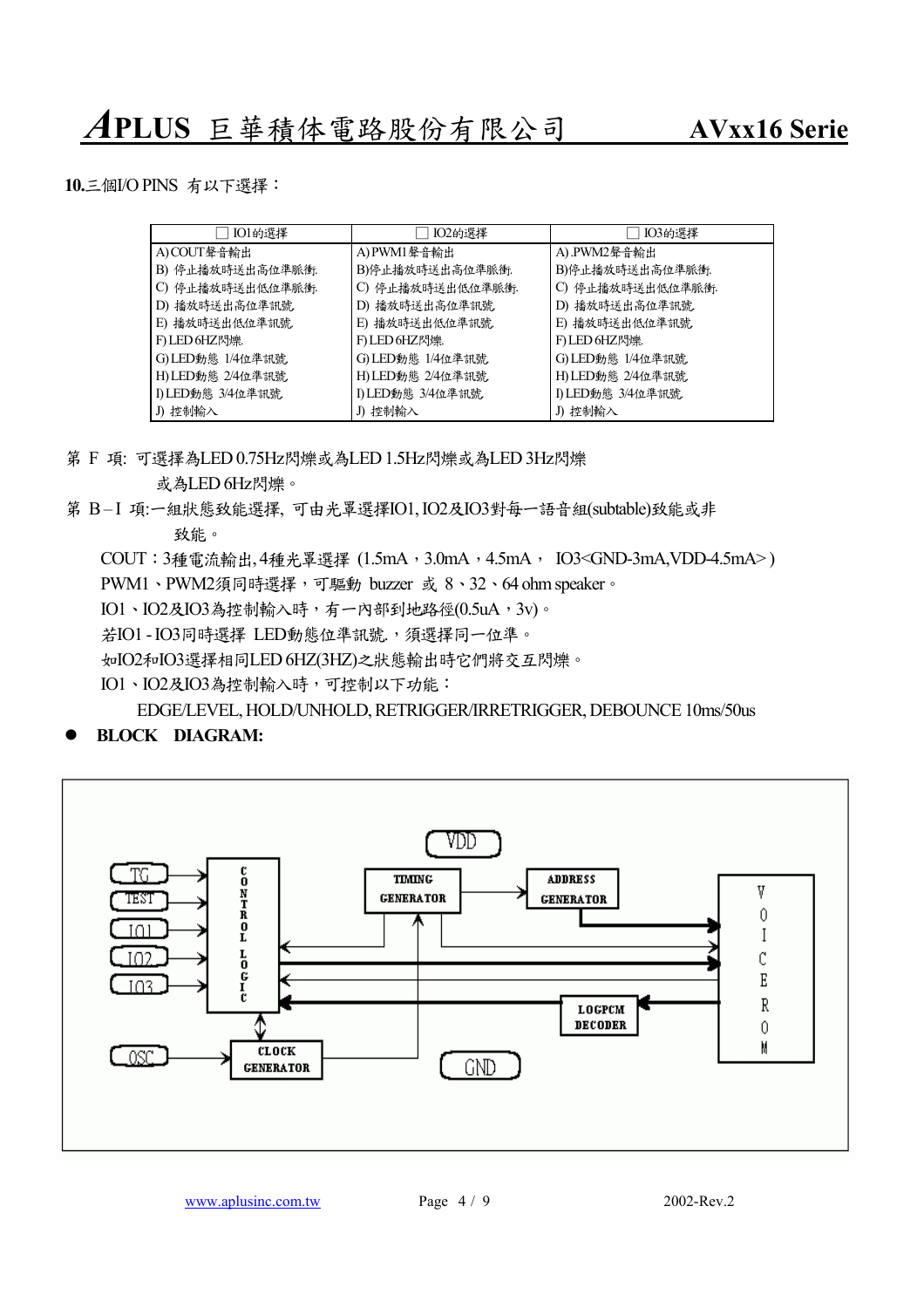## **• PIN DESCRIPTION :**

| <b>PADNAME</b> | PIN ATTR.    | <b>FUNCTION</b>                                         |
|----------------|--------------|---------------------------------------------------------|
| VDD            | <b>POWER</b> | POSITIVE POWER SUPPLY.                                  |
| OSC            |              | OSCILLATOR INPUT (300K ohm CONNECT TO VDD).             |
| TEST           |              | TEST PAD.FOR PRODUCTION TESTING (TEST HIGH FOR TESTING) |
| TG             |              | TRIGGER INPUT, INTERNAL PULL LOW (HIGH ACTIVE).         |
| IO1.IO2.IO3    | I/O          | AUDIO SIGNAL: STATUS OUTPUT: CONTROL INPUT.             |
| VSS            | <b>POWER</b> | NEGATIVE POWER SUPPLY.                                  |

### z **ABSOLUTE MAXIMUM RATING :**

| <b>SYMBOL</b>         | <b>RATING</b>                                        | <b>UNIT</b> |
|-----------------------|------------------------------------------------------|-------------|
| VDD~VSS               | $-0.5 \rightarrow 7.0$                               |             |
| VIN (FOR ALL INPUT)   | VSS-0.3 <vin<vdd+0.3< td=""><td></td></vin<vdd+0.3<> |             |
| VOUT (FOR ALL OUTPUT) | GND <vout<vdd< td=""><td></td></vout<vdd<>           |             |
| T(OPERATING)          | $0 - 70$                                             | $\sim$      |
| T(STORAGE)            | $-25 \rightarrow 75$                                 | $\sim$      |

## $\bullet$  **DC CHARACTERISTICS :**

| <b>SYMBOL</b>                  | <b>PARAMETER</b>        | MIN.                 | TYP.   | MAX.         | <b>UNIT</b>   | <b>CONDITION</b>        |                       |
|--------------------------------|-------------------------|----------------------|--------|--------------|---------------|-------------------------|-----------------------|
| <b>VDD</b>                     | OPERATING VOLTAGE       | 2.4                  | 3      | 5            | V             |                         |                       |
| Isb                            | <b>SUPPLY</b>           | <b>STANDBY</b>       |        |              | 0.1           | uA                      | VDD=3V J/OOPEN        |
| Iop                            | <b>CURRENT</b>          | <b>OPERATING</b>     |        |              | 200           |                         | (WITH Rosc)           |
| <b>lih</b>                     |                         | TG                   |        | 5            |               | uA                      | $VDD=3V$              |
| $\mathop{\mathrm{H}}\nolimits$ |                         |                      |        | $\mathbf{0}$ |               |                         |                       |
| Ico                            |                         | <b>IO1 USE AS</b>    | $-1.2$ | $-1.5$       | $-1.8$        | mA                      | $VDD=3V$ , $VOP=0.7V$ |
|                                |                         | <b>CURRENT OUT</b>   | $-2.4$ | $-3$         | $-3.6$        |                         |                       |
|                                |                         | (FULL SCALE)         | $-3.6$ | $-4.5$       | $-5.4$        |                         |                       |
| <b>Tih</b>                     | IO1, IO2, IO3           |                      |        | 0.5          | uA            | $VDD=3V$                |                       |
| $\mathbf{H}$                   |                         | <b>USE AS</b>        |        | $\Omega$     |               |                         |                       |
|                                |                         | <b>CONTROL INPUT</b> |        |              |               |                         |                       |
| Ioh                            |                         | IO1, IO2, IO3        |        | $min: -0.9$  |               | mA                      | VDD=3V, VO/P=0V       |
|                                |                         | USE AS STATUS OUTPUT |        | max:1.4      |               |                         |                       |
| Iol                            | <b>DURING OPERATING</b> | 8                    | 10     | 12           |               | $VDD=3V, VOP=3V$        |                       |
| dF/F                           | <b>FREQUENCY</b>        | $-10$                |        | 10           | $\frac{0}{0}$ | $Fosc(3v) - Fosc(2.4v)$ |                       |
|                                | <b>STABILITY</b>        |                      |        |              |               | Fosc(3v)                |                       |
| dF/F                           | <b>Fosc VARIATION</b>   | $-10$                |        | 10           | $\frac{0}{0}$ | VDD=3V,Rosc=300K        |                       |
|                                |                         |                      |        |              |               |                         | (Rosc=180K in AV1416) |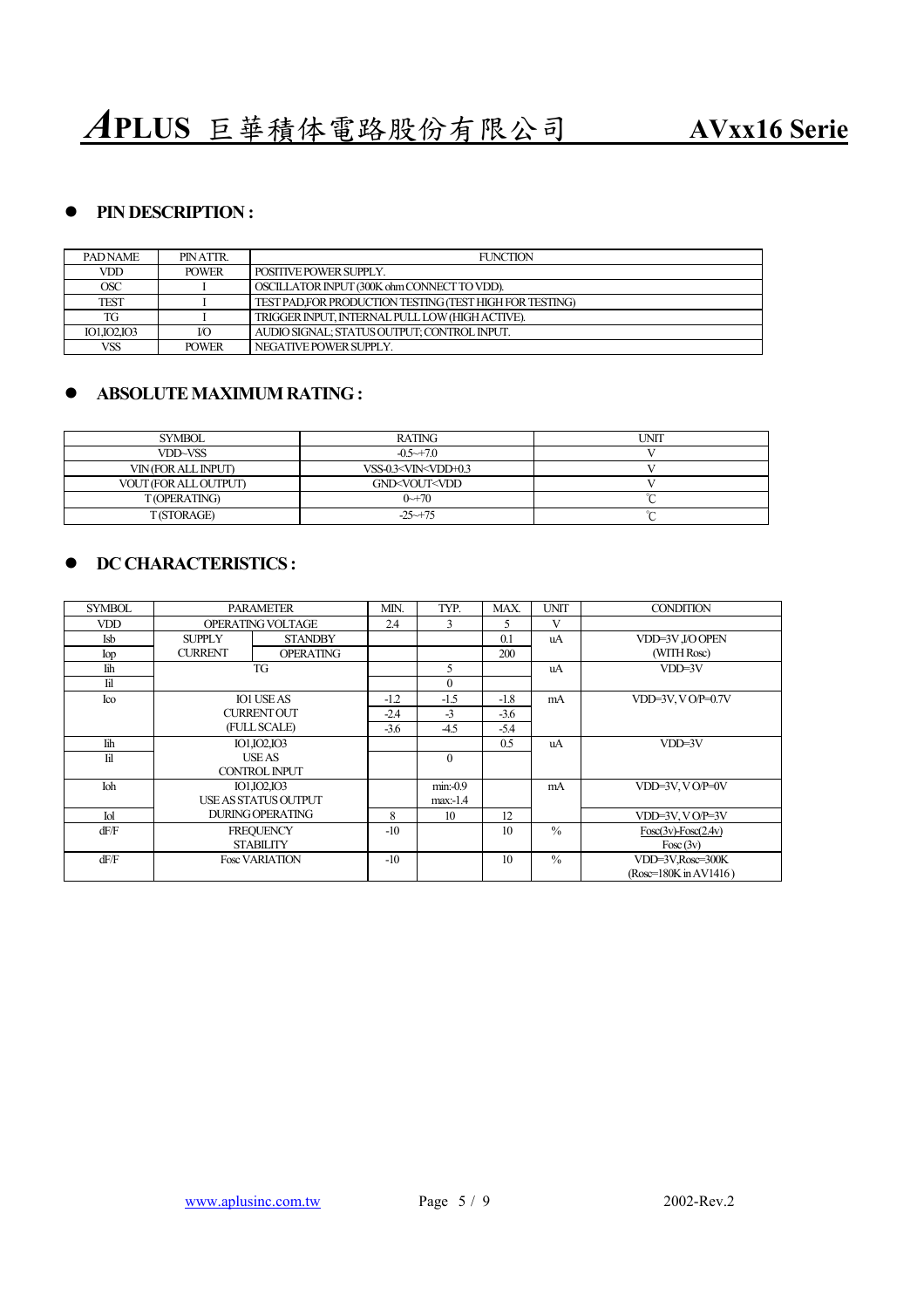# *A***PLUS** 巨華積体電路股份有限公司 **AVxx16 Serie**

|  |  | $3 >$ RANDOM: |  |
|--|--|---------------|--|
|--|--|---------------|--|

| EDGE-UNHOLD                                                                                      |
|--------------------------------------------------------------------------------------------------|
| TG                                                                                               |
| AUDIO<br><b>RANDOM</b><br><b>RANDOM</b><br><b>RANDOM</b><br><b>RANDOM</b>                        |
| LEVEL-UNHOLD:                                                                                    |
| TG                                                                                               |
| AUDIO<br><b>RANDOM</b><br>RANDOM<br><b>RANDOM</b><br>(RANDOM )<br><b>RANDOM</b><br><b>RANDOM</b> |
| EDGE-HOLD:                                                                                       |
| TG                                                                                               |
| AUDIO<br><b>RANDOM</b><br><b>RANDOM</b><br><b>RANDOM</b><br><b>RANDOM</b>                        |
| LEVEL-HOLD:<br>TG                                                                                |
| AUDIQ<br>(RANDOM/\RANDOM)<br><b>RANDOM</b><br><b>RANDOM</b><br><b>RANDOM</b>                     |
| RETRIGGER:                                                                                       |
| TG                                                                                               |
| AUDIO-<br><b>RANDOM</b><br><b>RANDOM</b><br><b>RANDOM</b><br><b>RANDOM</b>                       |
| IRRETRIGGER:                                                                                     |
| TG                                                                                               |
| AUDIQ<br><b>RANDOM</b><br><b>RANDOM</b><br><b>RANDOM</b>                                         |

## **4 > SNOOZE FUNCTION**

for application of snooze function, use subtable 1, 2 only.

subtable - 1 : stores ringing voice, playing when time's up. LHI trigger mode for alarm sound.

subtable - 2 : store greeting sound + snooze time (special section - 0 + mute + ...... until user defined snooze time). special voice section - 0 must set as 'ramp down 'section. EHI trigger type (defined in device internally) and STS output must set enable.

NOTE: (1). this application could be used on both NON-LOCK and LOCK alarm clock.

(2). This application (snooze function) must use for power-on circuit, not for standby circuit.

(3) set sequential in random or sequential option. Time is up

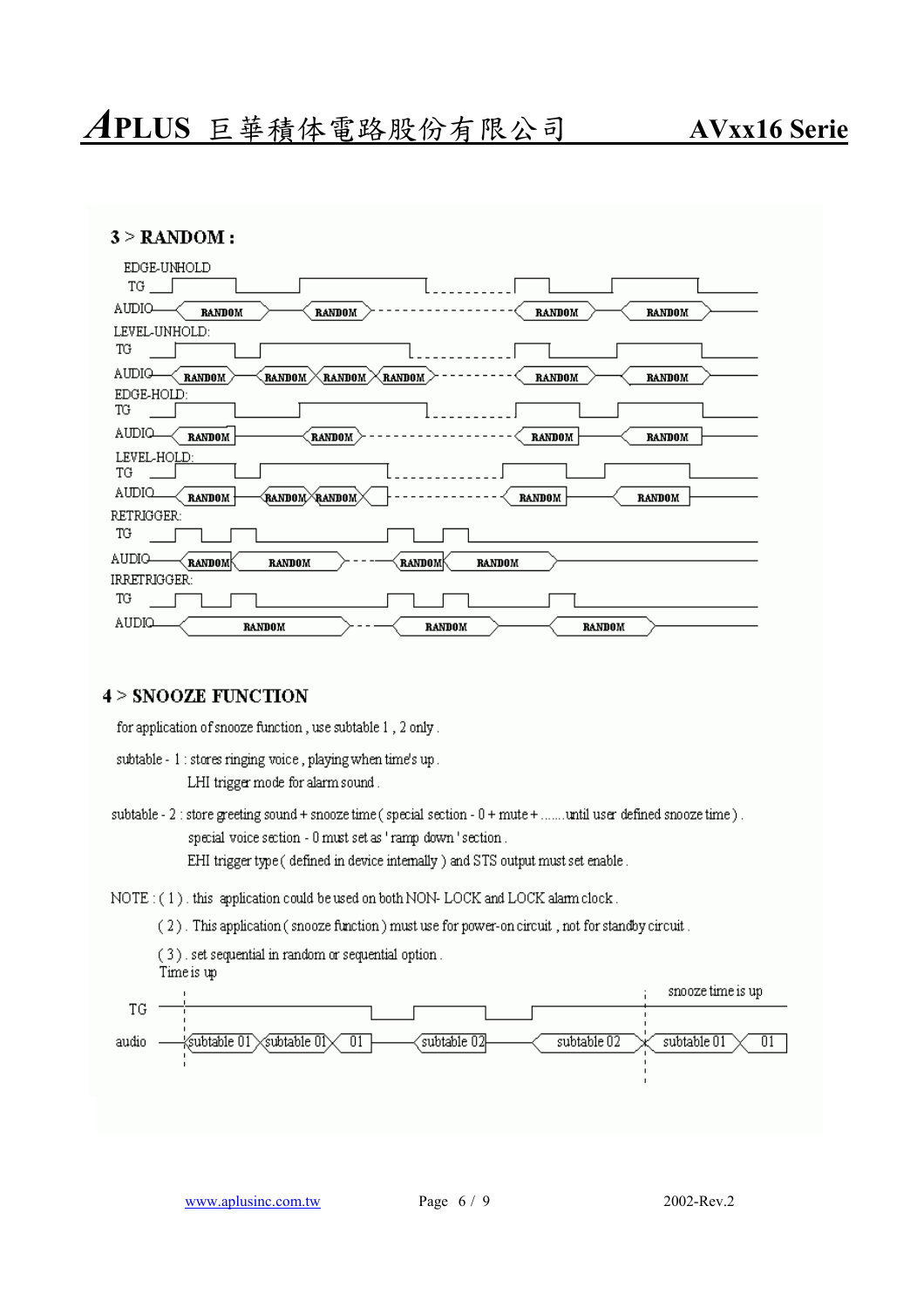### **APPLICATION CIRCUIT:**

### **A> IO1 -- COUT ; IO2 -- LED ; IO3 -- CONTROL INPUT.**



**B> IO1 -- LED ; IO2,IO3 --8,32,64 ohm SPEAKER OR BUZZER.**



**C> IO1 -- COUT ; IO2,IO3 -- 8,32,64 ohm SPEAKER OR BUZZER.**



- NOTE: 1>Rosc=300K ohm ( Rosc=180K ohm in AMA140A ) ( typical ) , or use internal Rosc ( it must be determined before operation ) Tbata=130( typical )
	- 2>BUZZER:resonant frequency should around 1KHz.
	- 3>Input switch could be replace by CDS.

4>COUT,PWM1,PWM2 are tristate during standby.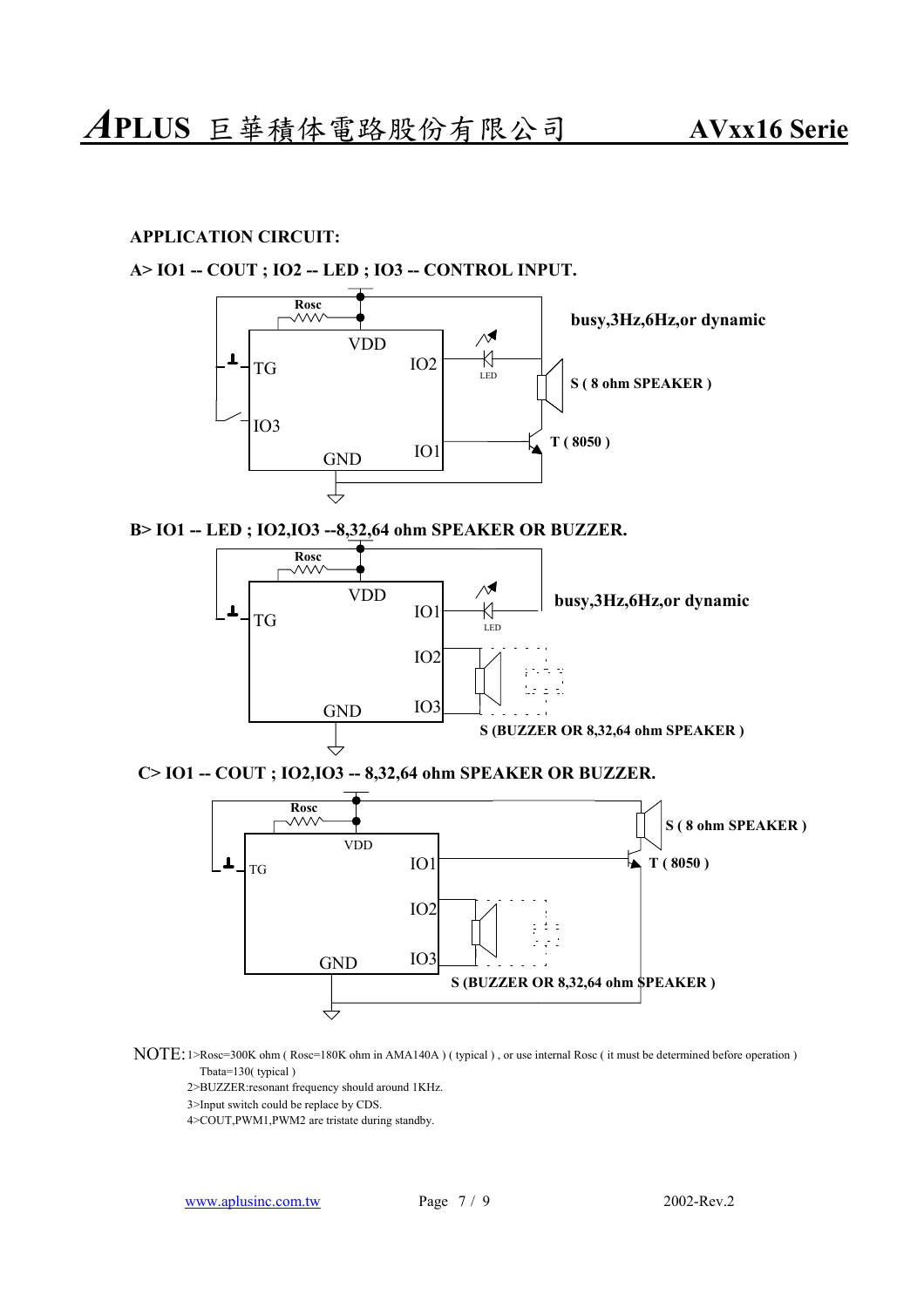**APPLICATION CIRCUITS :**

**D > SNOOZE FUNCTION**